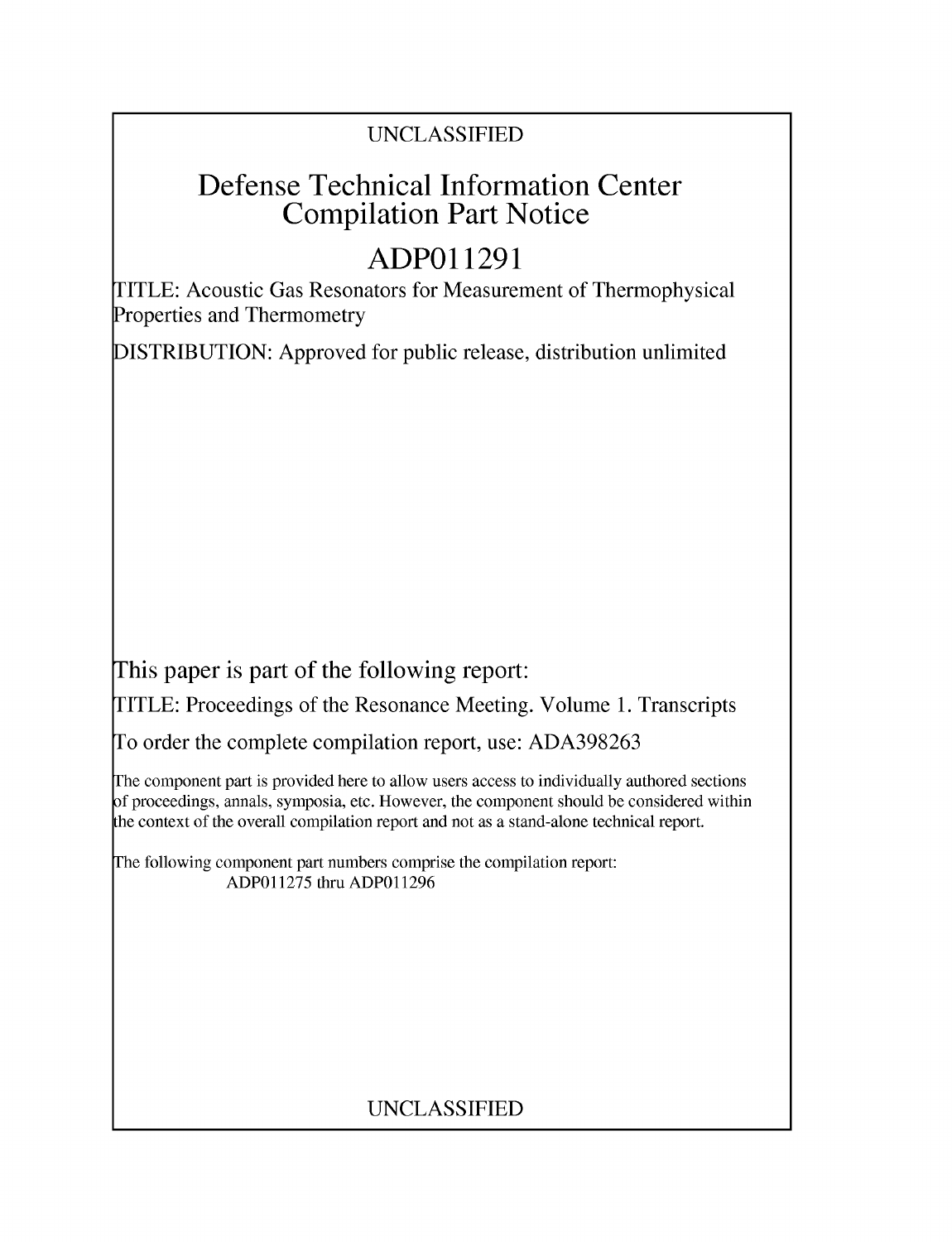#### **ACOUSTIC GAS RESONATORS FOR MEASUREMENT OF THERMOPHYSICAL PROPERTIES AND THERMOMETRY**

JAMES B. MEHL **UNIVERSITY** OF DELAWARE

#### ABSTRACT

Gas-filled cavity resonators can be used to measure the speed of sound *c,* the viscous diffusivity  $D_v$ , and the thermal diffusivity  $D_t$ . The relative sensitivity of a complex resonance frequency to these parameters depends on the shape of the resonator and choice of mode. Different choices are appropriate for different measurements. Spherical acoustic resonators are excellent for very high-precision measurements of the speed of sound in dilute gases. The experimental models of spherical resonators include the effects of the thermal and viscous boundary layers, and the elastic deformations of the solid parts of the resonator. Spherical resonators have been applied to the measurement of the gas constant *R,* to acoustic thermometry, and to high precision measurements of the speed of sound  $c(T,p)$  as a function of temperature and pressure for very pure gases. Precisions as high as a few parts in 10 million can be achieved. The ideal-gas specific heat and information about intermolecular interactions can then be extracted from  $c(T,p)$ . Cylindrical acoustic resonators are easier to fabricate and are suitable for many purposes, although they cannot be modeled as completely as spherical resonators. More complex resonator shapes have been developed for determination of  $D<sub>V</sub>$  and  $D<sub>f</sub>$ . The Greenspan acoustic viscometer, a resonator consisting of a cylindrical duct coupled at each end to large chambers, has a low-frequency mode in which the kinetic energy is localized in the duct, and the potential energy in the chambers. Its frequency response is strongly dependent upon  $D_{\mathcal{V}}$ . As an absolute instrument, it is capable of determining  $D<sub>v</sub>$  to a precision well below 1%. A cylindrical resonator with a honeycomb structure interposed in the flow midway between the ends has been developed for measurements of the ratio of  $D_v$  to  $D_t$ . The resonator shape is similar to the Greenspan viscometer, except that the chambers are coupled by a large number of parallel ducts. The modes of interest are similar to the plane-wave modes of a cylindrical resonator without the honeycomb insert. The odd plane wave modes interact with the insert mainly through viscous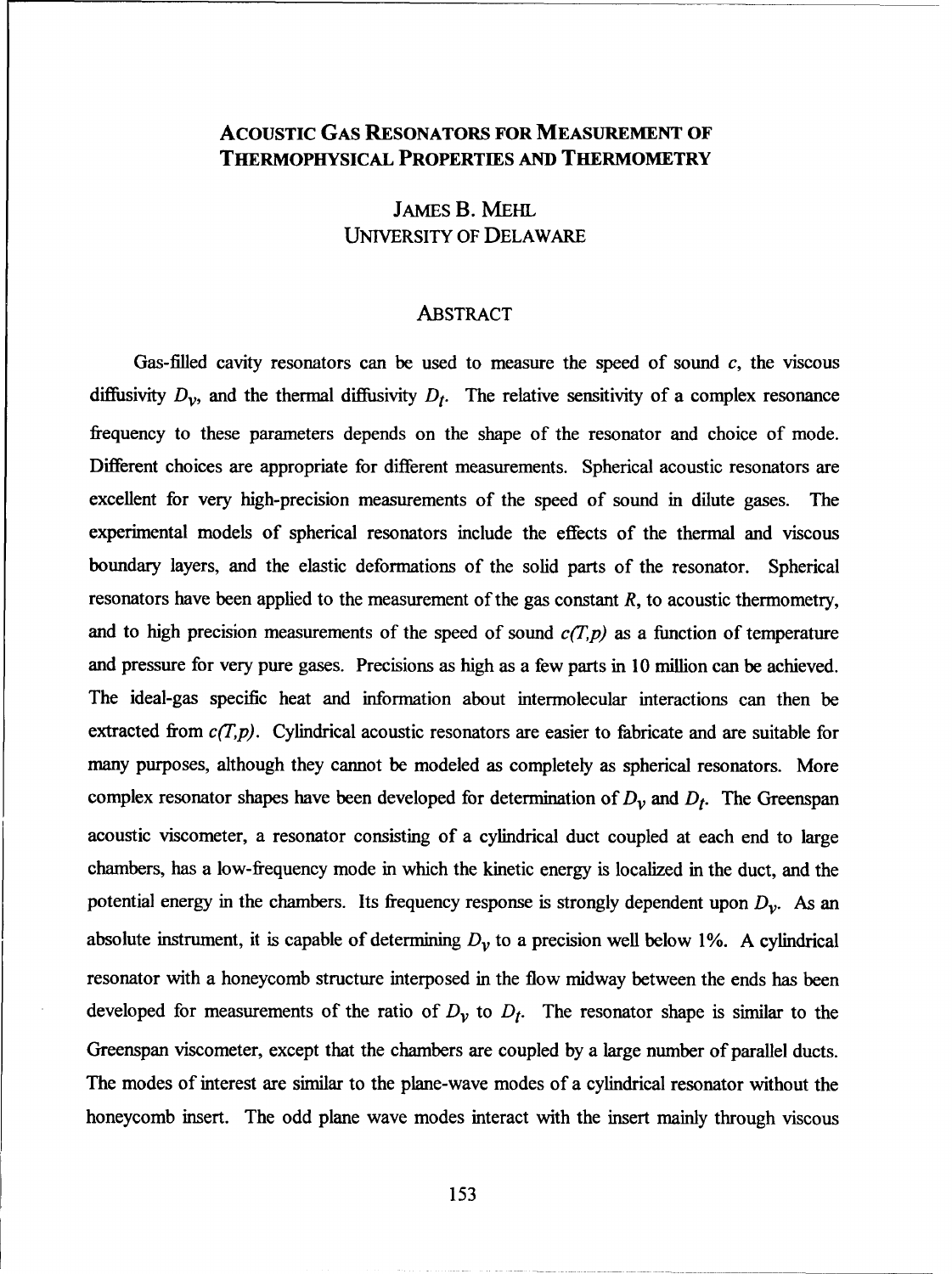coupling, and the even numbered modes interact with the insert primarily through thermal coupling. Measurements of the complex resonance frequencies of a set of odd and even modes can be used to determine the ratio  $D_{\nu}/D_{t}$  A recent addition to the models of acoustic resonators is the effects of surface roughness.

#### TRANSCRIPT

DR. MEHL: Thank you. I think the title makes it clear I am not an RUS person. I have for some 2 decades or so worked largely in collaboration with Mike Moldover and some other colleagues at NBS, now NIST, on a variety of acoustic and electromagnetic cavity resonators used to measure different properties of gases.

[Transparency **1]**

I am going to talk today about the generic experiment and how we do some of our data analyses, pick out a few things that I think might be of interest to this community and this meeting.

Here is a generic experiment. We use a frequency synthesizer, generating a sine wave at discrete frequencies, controlled by a computer, a cavity resonator customized to the particular measurement, and a 2-phase lock-in amplifier. I think for many reasons it is important to measure both phases, the in-phase and quadrature signals in experiments of this type.

What I have plotted below is the absolute value of the complex signal  $u + iv$  at a set of discrete frequencies. This is a typical set of data. Here you see the resonance properties, the center frequency,  $f_0$ , and the half-width g. A Q would be the ratio of  $f_0$ :/(2g), which is the width here at  $1/\sqrt{2}$  of the maximum.

[Transparency 2]

If you plot the same data in the complex plane, u versus  $v - at$  the right  $-$  you see a circular plot for this ideal resonance. As you scan across the resonance, the points go around the circle.

This is quite useful in connection with some of the ideas that have been discussed here: How do you determine the Q of a resonance, and how do you determine the resonance frequency? Let's look at the theoretical expression here for the acoustic pressure in an enclosure. If I have a source at point r', the pressure at point r is given by this expression, which you can find in Morse and Ingard. There is a resonance denominator, there is another frequency up here.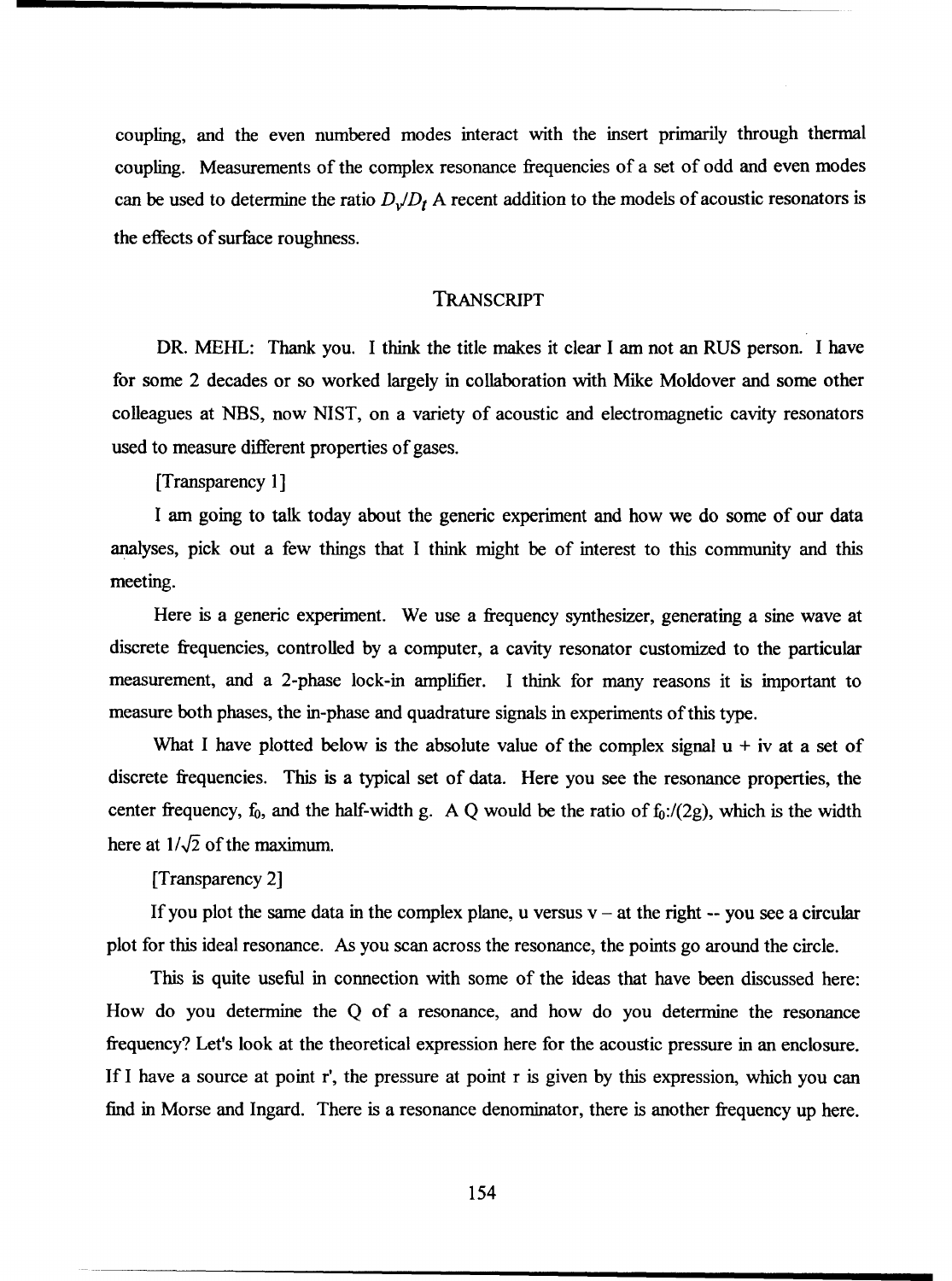If you parameterize this, you get an expression here for the microphone output, a complex signal. There is an amplitude  $A_N$  for each mode, and a complex resonance frequency for each mode.

Normally you are looking at a single mode of interest, but you will be sitting in the tails of many other resonances. It turns out that you can work with a small number of modes using the procedure I am going to talk about. Here I have isolated a single mode and then expanded the contributions from all the rest in a Taylor series.

This (B) is a complex number, a constant. The next term is a weak frequency dependence. The background terms take the origin of this complex product here and translate it in the complex u-v plane, so that the maximum distance from a point on the resonance to the origin need not correspond to the frequency  $f_0$ .

If my origin gets moved to, say, some point over here, then the amplitude is the distance from here to whatever the maximum distance along this curve is. That will, in general, will not be at  $f_0$ . You will get some distortion in the shape as you move around. It is clearly going to depend on where your background moves the origin to **--** and I have exaggerated a bit here.

I think anyone who has looked at a lot of data will see a resonance that is sitting on a lot of background and you just see a little blip. Sometimes it looks like a bimodal signal. You can see why all this happens just by looking at this picture and thinking about how the distance from the origin varies as you sweep through the resonance, considering different levels of complex background.

Computers are very good at sorting this sort of thing out. I was telling someone earlier I did it for the first time in the early 1970s on a 8-bit lab computer with **1.8** K of memory. It requires a 6-parameter nonlinear least-squares fit. Today it is trivial and I think you could probably do it fast enough for a lot of modes in, say, an RUS experiment.

What we do is fit the theoretical function to our data set using the complex parameter  $A_N$ , the complex  $F_N = f_0 + ig$ , plus one or two complex background parameters, as necessary.

If you are looking at some closely spaced modes, you might include several terms with different mode indices  $N - I$  have played around with up to 5, but 3 is trivial.

[Transparency 3]

What is more, this procedure is rather robust in determining  $f_0$  and the half-width g, as shown by the algebra on this slide. Let's suppose that your transducer is measuring an acceleration instead of a velocity, or something in-between. Does that bias the measurement?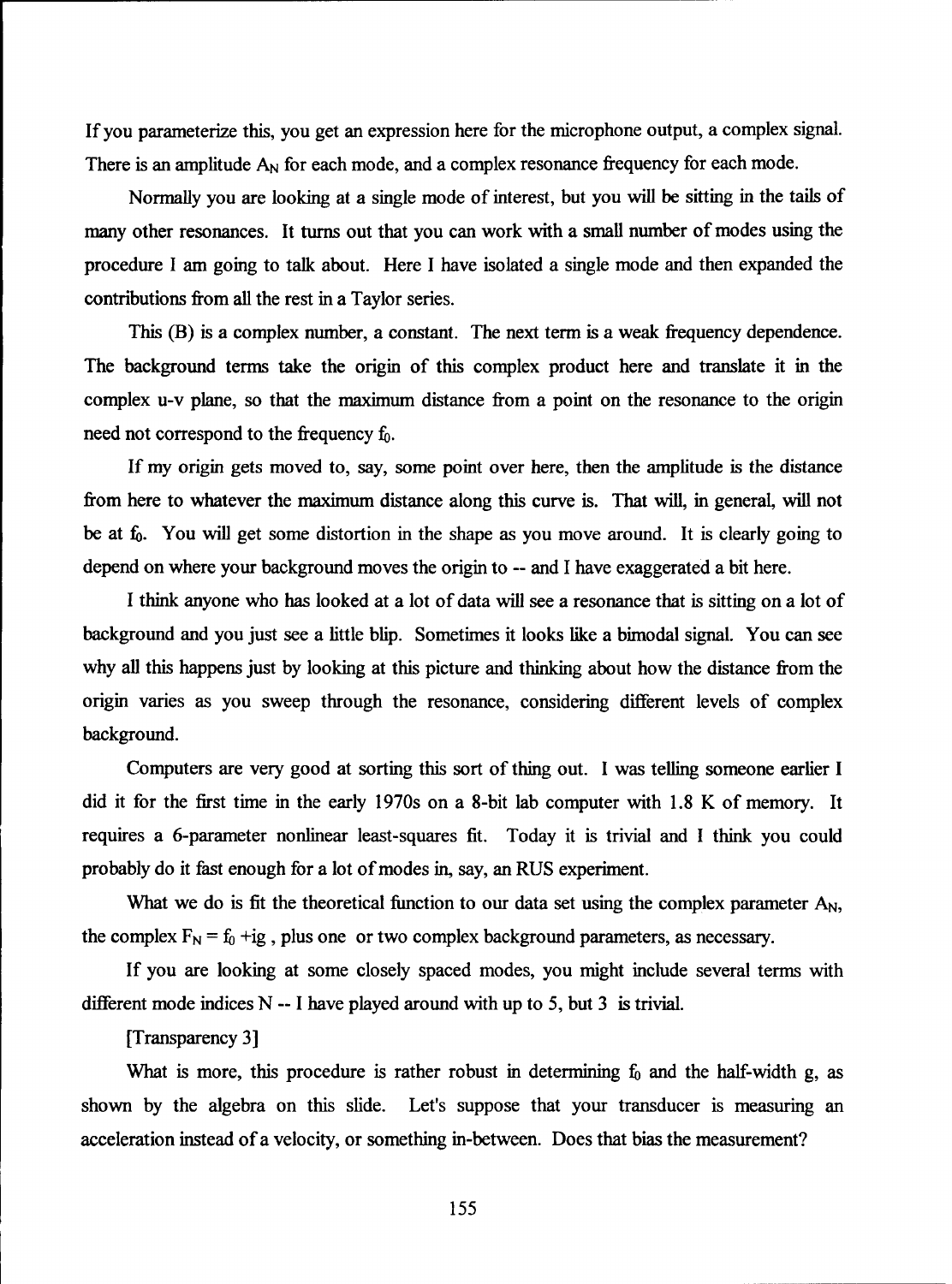Suppose I put another factor of frequency f in the numerator. I can write that as my complex resonance frequency  $F + \Delta f$ , and separate off the constant term here, so I get a term that looks like the resonance term, except with a different amplitude.

Then the next term has a  $\Delta f$  in it, but the denominator is the product of  $\Delta f = f - F_N$  and  $f + F$ , which is  $2F+\Delta f$ , something that is slowly varying, as the numerator is, so this second term really just modifies the background term.

More generally, any frequency dependence in this coefficient, which includes your transducer, response function, your amplifier, everything down the chain, just modifies the background. If you analyze data this way, you will get the resonance frequencies in spite of minor imperfections in your transducers.

[Transparency 4]

The ultimate limit is probably your detector, how good is the lock-in. This is an old slide. It comes from a paper by Moldover, Mehl, and Greenspan from the mid-1980s. Here are the 2 functions, u and v, and these are the residuals from a fit to a total of 22 measurements, 11 taken in rising frequency and then sweeping back down, so you see some reproducibility here.

The rms difference between the data and the fit is on the order of 0.02%. That means, in practice, that you can determine g, the half-width, and  $f_0$ , the resonance frequency, to about 0.02% of g, so the dissipation is determined to 0.02%, something on that order, and the frequency itself is determined with a fractional precision that is greater than that by the Q, often better than one part in **107.**

The extent to which you could use this information depends on how well you can build a model of the experiment, that you can build in your understanding of the frequency. My point here is that there is plenty of resonance information from which to extract that information.

[Transparency 5]

This is from the same paper. It is from a mode that is nearly degenerate, nearly threefold degenerate. The lower plots show residuals. If you try to fit a 2-mode model to the data, you get something like 2% residuals, but with 3 modes the residuals go down to 0.02%, again, and you get good resonance parameters for all modes.

In this case there were 4 parameters for each resonance, so that is 12, total, plus at least one complex background, possibly 2, it says down here, so there would be 16 parameters in this fit. You span the range of nearly degenerate modes and you will pick them up.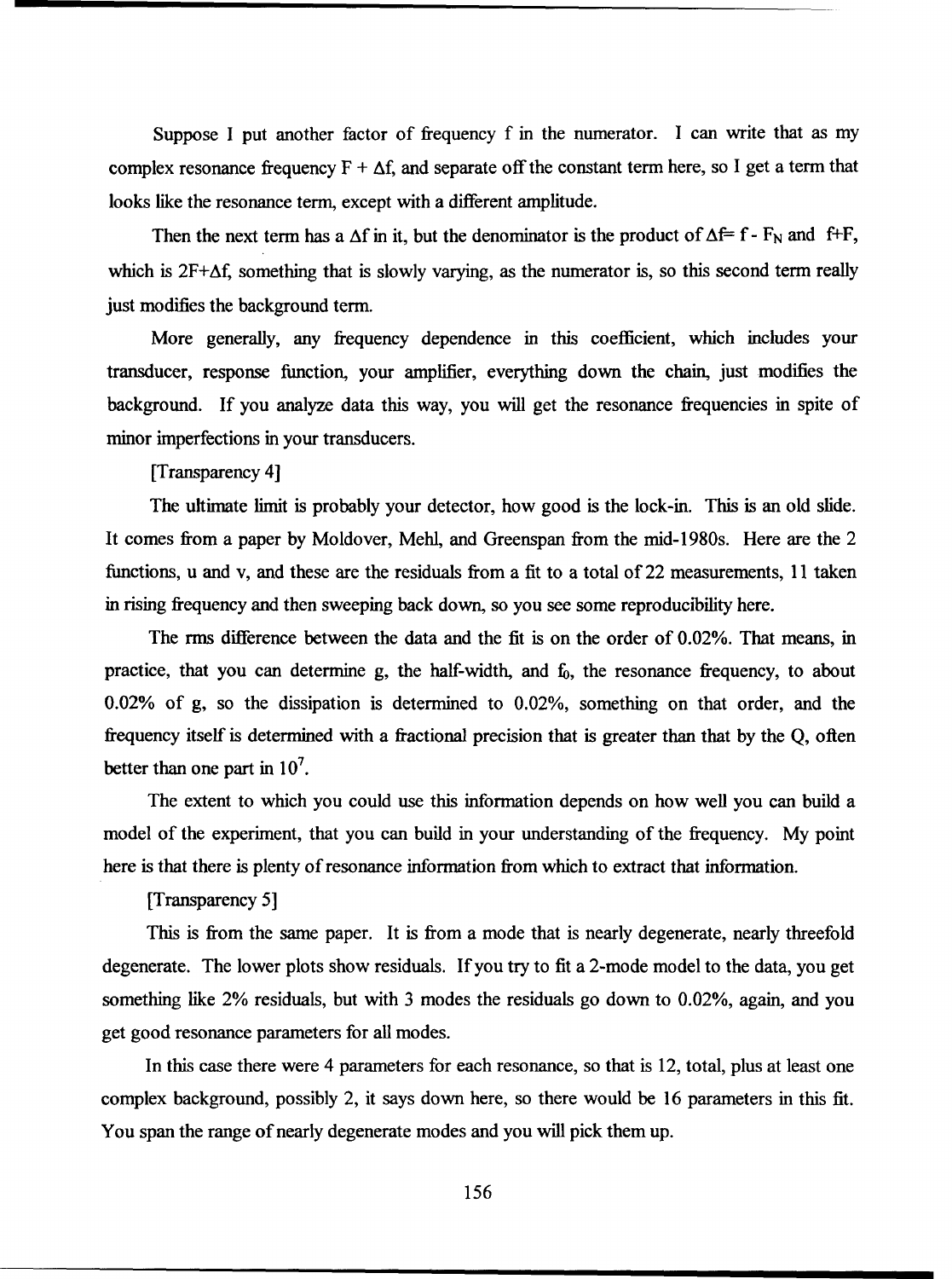[Transparency **6]**

Okay, now some applications of this: For measurements of the speed of sound a good resonator is the sphere, which has some properties that make it suitable for talking about in this context of this meeting. I will spend a little bit of time talking about that example.

We have also made resonators that are good for measuring viscosity and thermal conductivity, properties dependent upon the measurement of the resonance widths. Here we are more interested in measuring the resonance frequencies of a spherical enclosure to determine the speed of sound, here written c (on some of my slides it will be u).

In the limit of 0 pressure in an ideal gas,  $c^2$  equals the specific heat ratio,  $\gamma$ , times the gas constant R times the absolute temperature divided by the molecular mass.

At NIST, this in the mid-1980s, the group led by Moldover used the spherical resonator to measure R to 1.8 ppm, using argon and helium for which **y** is exactly 5/3. (The molecular masses are well known and the experiment could be done at a known temperature).

More recently, the same apparatus has been used for primary acoustic thermometry between 217 and 303 K. It is possible to determine the absolute temperature scale to 0.6 mK. Measurements of this type make an important contribution to thermometry, where there are existing discrepancies among other measurements on the order of a few mK. There are plans to extend acoustic thermometry work up to 800 K at NIST.

#### [Transparency 7]

Now let's take a look at the modes of the sphere. One of the disadvantages of the spherical geometry is you cannot do anything about the spectrum; it is set by mathematics. The acoustic pressure will be proportional to eigenmodes. There is a spherical Bessel function, there is an eigenvalue,  $Z_{\text{in}}$  and this is a spherical harmonic.

If I have a rigid sphere so that the acoustic velocity normal to the boundary must vanish at the boundary, then this Bessel function must have a vanishing derivative at the outer boundary. This is the boundary condition. The sphere also has to be thermally insulating; otherwise you do not have a pure acoustic wave inside.

In that limit this is the spectrum. There is a set of modes here at the bottom. There is a 0 frequency mode with  $1 = 0$ . Here is the lowest-frequency breathing mode, f and a series of similar modes with radial motion.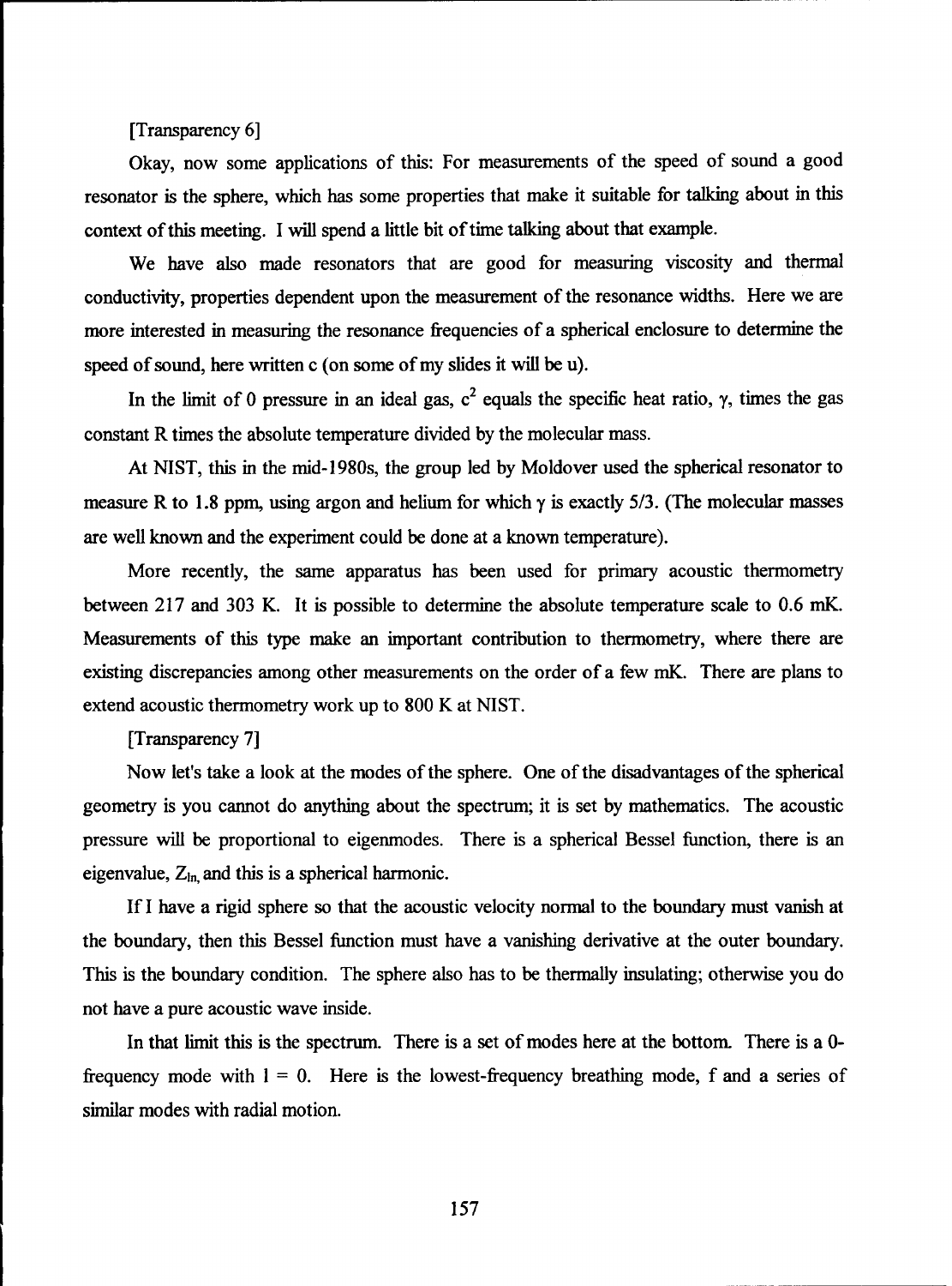Then there are modes with  $1 = 1$ , which are all threefold degenerate, which you can deal with, but you would rather not, if you can avoid it, and then there are some messy ones up above. Sometimes there is a near degeneracy. Here is a particularly bad one within 0.2% of a radial mode here, which is, therefore, essentially unusable.

This mode has index  $l = 13$ . It is, therefore, 27-fold degenerate in a perfect sphere. The effects of imperfect geometry lift that degeneracy and broaden out a packet of modes that is very diflicult to do anything with, not surprisingly.

In practice, you can deal with about five or six modes in the low-frequency range that are very nice. The sound is incident upon the boundary normally, and everything is calculable, in principle, using exact theories; you do not have to do approximations. This is really classical physics. The major solutions go back to Kirchhoff in 1868.

[Transparency 8]

The physics of the gas is described by the longitudinal component and transverse components of the Navier-Stokes equation, Fourier's law of heat flow, conservation of mass, and conservation of energy. Kirchhoff showed that you get a fourth order partial differential equation in the temperature from this, and this, and that that has 2 modes, an acoustic mode and a temperature mode with our usual acoustic propagation parameter here, and a thermal mode that is largely confined to the region near the boundary -- this thermal penetration length here, this mode dies out to  $e^{-2n}$  in a wavelength  $\delta_t$ 

But it leads to an important correction to the frequencies, because you have a transition from an adiabatic wave within the gas to an isothermal wave at the boundary, so some fraction of the volume proportional to delta t/a has an intermediate speed of sound, and this leads to a fractional correction that is proportional to  $(\gamma - 1)/2$  times  $\delta_t$ .

Shell motion: Some people in this room know that an isotropic solid with spherical shape is an exactly soluble problem. We have used classical elastodynamic theory to solve for the response of the shell to the internal pressure field, so that goes into the model as well.

[Transparency 9]

This slide summarizes the results of such a calculation. You have measured frequencies related to the speed of sound (u here), a mathematical eigenvalue, and the radius of the sphere.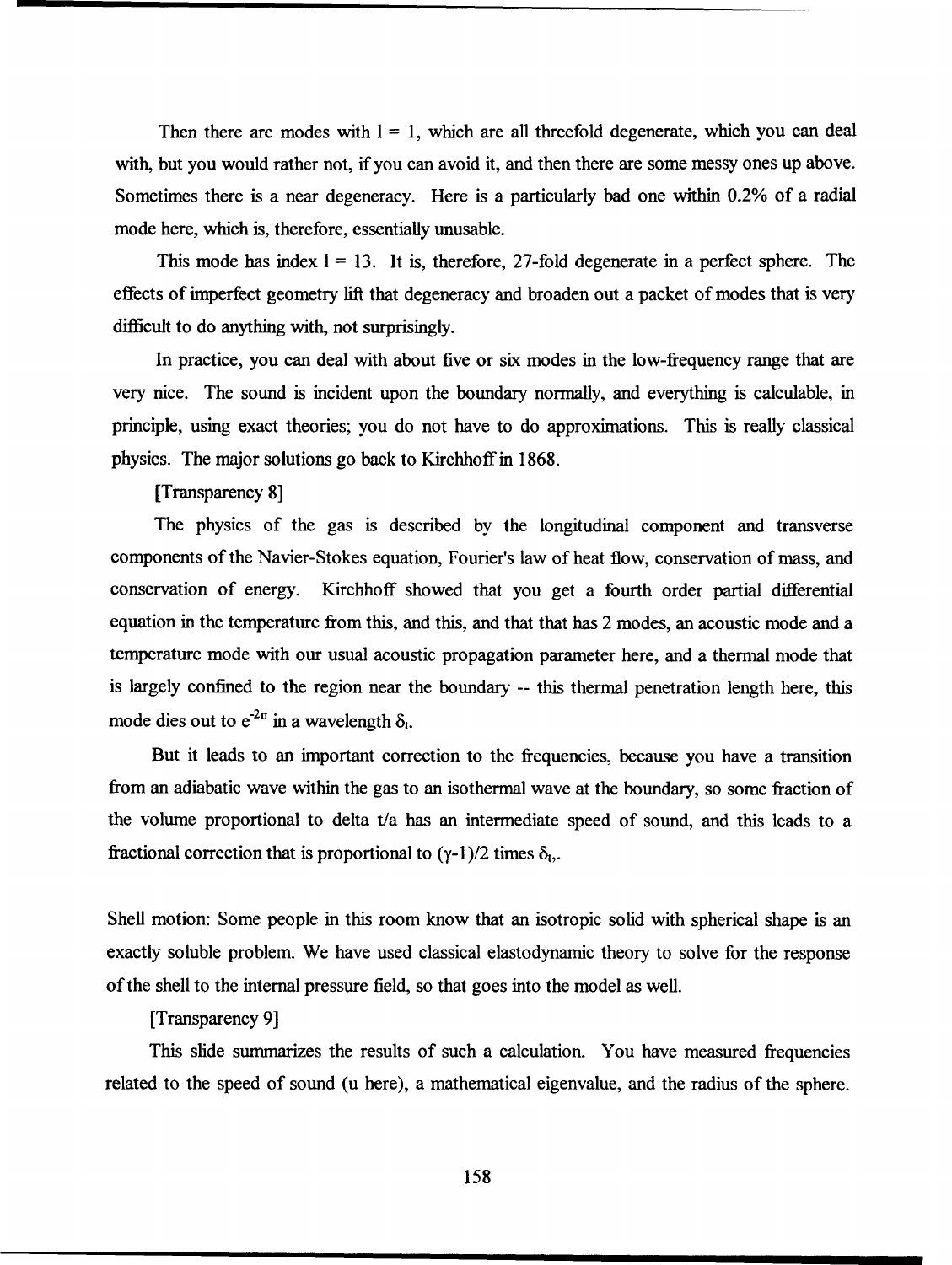The second term is the thermal boundary layer correction and this is the correction for shell motion. We can skip the width expressions here.

For the sphere used for measuring the gas constant, the thermal boundary layer correction is 0.17% for the lowest mode at a pressure of **I** bar and scales with the reduced pressure and frequency variables, as shown here. The shell correction is 1.7 ppm at 1 bar and it has a resonant denominator, which I will say a little bit more about.

#### [Transparency 10]

The other thing we have to worry about is the effect of imperfect geometry, and a sphere is nice for this. If you consider a deformed sphere, where a parameter **c** sets the scale and this function, curly F is of order unity, you can show that if you pick an F that preserves the volume, then the eigenvalue spectrum for the radial modes with quantum number  $1 = 0$  is perturbed in order  $\varepsilon^2$ .

You can make a sphere in a good machine shop with  $\varepsilon$  on the order of a few times  $10^4$ , so you get down to corrections that are generally less than a part in  $10<sup>6</sup>$  for the radial modes.

The nonradial modes, beside being degenerate, are all perturbed in order  $\varepsilon$ . This is a potential problem, because you have to measure this mean radius somehow. The only good way to do it as a function of temperature is to use the electromagnetic modes for which there is no non-degenerate s-wave-type mode. It turns out that if you consider any multiplet, do an average over the geometric perturbation, the average frequency of any multiplet is perturbed in order  $\varepsilon^0$  -this applies to the acoustic modes, to the electromagnetic modes of the electrical mode class, and the magnetic mode class, 3 different boundary conditions, and I would be willing to bet it also applies to solid elastic spheres.

#### [Transparency 11]

A little bit more about this elastic correction. I want to show you some evidence that we have for this, and then I will have to stop; I will not be able to say anything about the other experiments.

The equation at the bottom shows the effects of shell motion for different symmetries. There is a shell-admittance function, dependent on frequency and the mode index 1. Fractional corrections have a coupling constant. In the numerator,  $\rho c^2$  for the gas is essentially  $\gamma$  times the ambient pressure, and in the denominator  $\rho c^2$  for the solid is an elastic constant. For gases this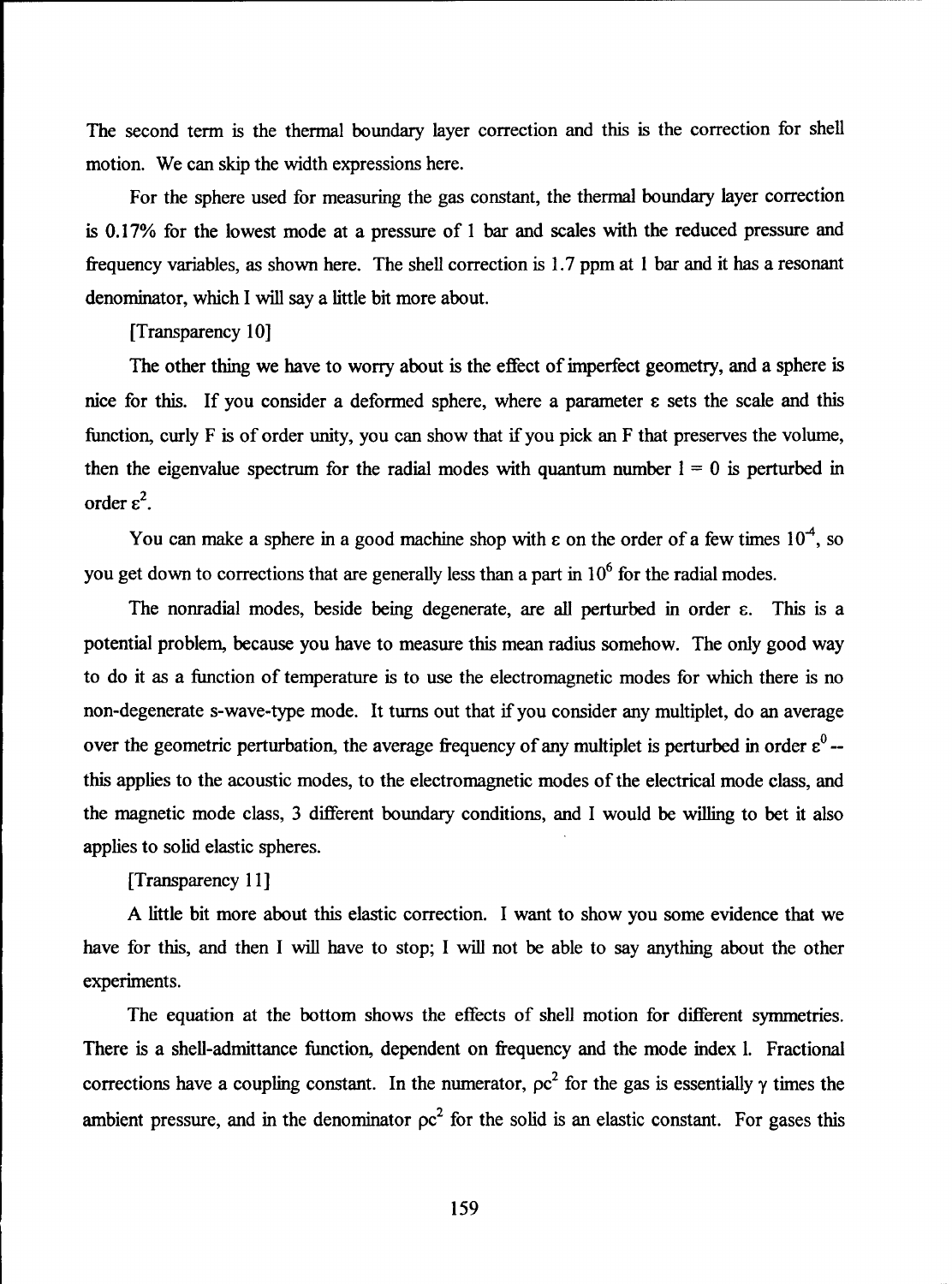ratio is a relatively small number and that is the source of the low magnitude **--** of order 1.7 ppm, typically.

The shell admittance function is plotted at the top. For the  $I = 0$  you see the resonance here (for the 3-1 sphere that was around 14 kHz). For  $1 = 1$  there is a 0-frequency resonance that corresponds to translational motion and another resonance over here. Here is a bending-mode resonance for  $l = 2$  symmetry.

#### [Transparency 12]

These data are from an earlier, thinner, sphere. They show the shell perturbation for a series of modes. There is evidence here of the singularity at the shell breathing mode, a change in the sign of the correction as you pass through the mode.

#### [Transparency **131**

This shows something similar for the  $1 = 1$  triplets in that same geometry. Generally there are 3 points at each frequency, all generally falling along the same curve, and we just pick up a hint of the singularity here. But look at what happens to the lowest mode; it is going way up, up the graph and you see a separation in the 3 components of the multiplet. These modes have the gas oscillating in these directions.

The sphere is suspended, so there is a little bit of stiffness for this (vertical) motion, greater stiffness than for these 2 (horizontal) motions. The motions in the horizontal plane have about the same fractional correction and the vertical one is a little bit smaller. In fact, if you make the stiffness in the vertical direction larger and larger, you can force that correction down and even change its sign.

These experiments show us something about the coupling of the fluid inside to the mechanical motion of a shell and it makes you speculate a little bit about what can be done. Can you make the shell stiff enough so it does not matter so much?

[Transparency 14]

The answer is displayed here on this slide, where I show the resonances of a spherical shell as a function of the ratio of the outer to the inner radius. Here is the breathing mode. Its frequency decreases with increasing wall thickness. Of course, the corresponding correction gets larger at low frequencies as it gets stiffer, but you cannot make the resonance go away. You make the shell a little stiffer but you also increase the mass. The same is true for the  $1 = 1$  and  $1 = 1$ 2 modes.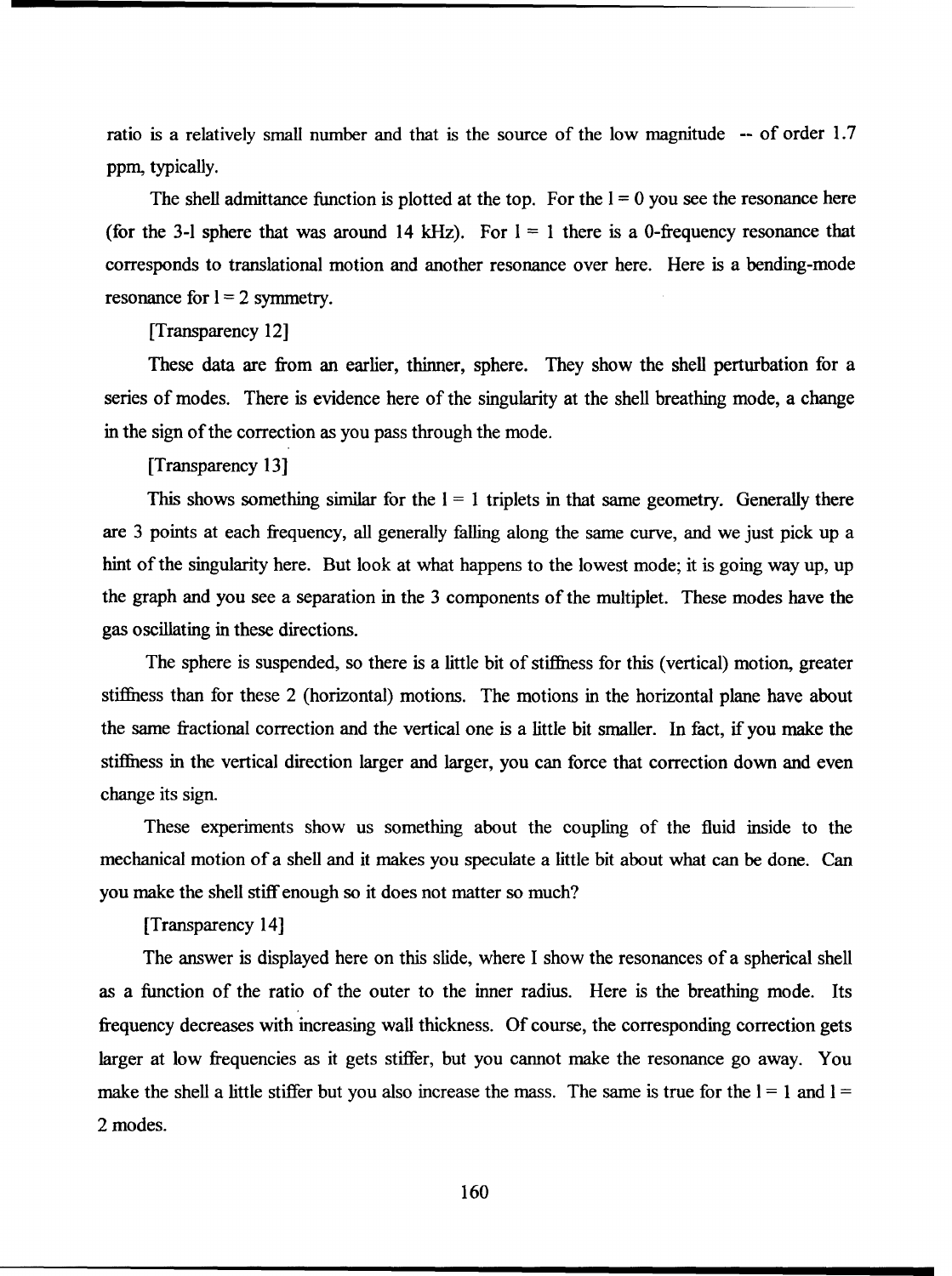At the right some argon acoustic resonance frequencies are listed. There are generally several that fall below the extensional elastic modes here, so there is a little bit of room for doing an acoustic experiment in a gas inside of such an enclosure. If the gas is helium, there are not many modes below the shell breathing mode. If you start putting liquids in the shell, it is a real challenge. (I think some people have also found some clever solutions, too).

DR. SMITH: Have there been attempts to measure the **fluid** by putting it inside a metal shell **?** Has that been your experience?

DR. MEHL: I have not tried to use this for liquids. We have worked with gases up to about 10 bar. The correction is 1.7 ppm. at 1 bar and only 17 ppm at 10 bar. You are up at least 2 more orders of magnitude. It should be possible if you can sort out the modes.

I would build a model that has mode coupling ifI were doing such an experiment.

DR. SMITH: We did a 2-layer computation from a shell. \_\_\_\_\_\_\_\_\_\_\_\_ they were just Rayleigh waves in the metal.

DR. MIGLIORI: Last week I talked with Mike Moldover. He had attempted to measure the elastic constants of a batch of Invar that he was using for spherical shells and he failed because the microstructure of that Invar was so bad he could not get anything close to a fit for the elastic moduli, but it appears that he needed to know the elastic moduli of the shell about **5** times better than we had any hope of ever measuring, partly because it was Invar, partly because of constraints.

Have things gotten better?

DR. MEHL: He is probably hoping that he can build an apparatus that will work up to 800 K. For the stainless steel sphere here, the breathing mode compliance was measured in situ by filling the sphere with pressurized mercury.

DR. MIGLIORI: Stainless steel is much nicer than Invar.

DR. IZAAK: You said the container needs to be thermally insulated, otherwise there would be no acoustic wave inside?

DR. MEHL: No. In a gas there is strong coupling between the pressure and temperature fields. You have an adiabatic wave. As pressure oscillates, the temperature oscillates -- in dimensionless units they oscillate about the same amount. Any solid boundary is a very good thermal conductor compared with the gas.

161